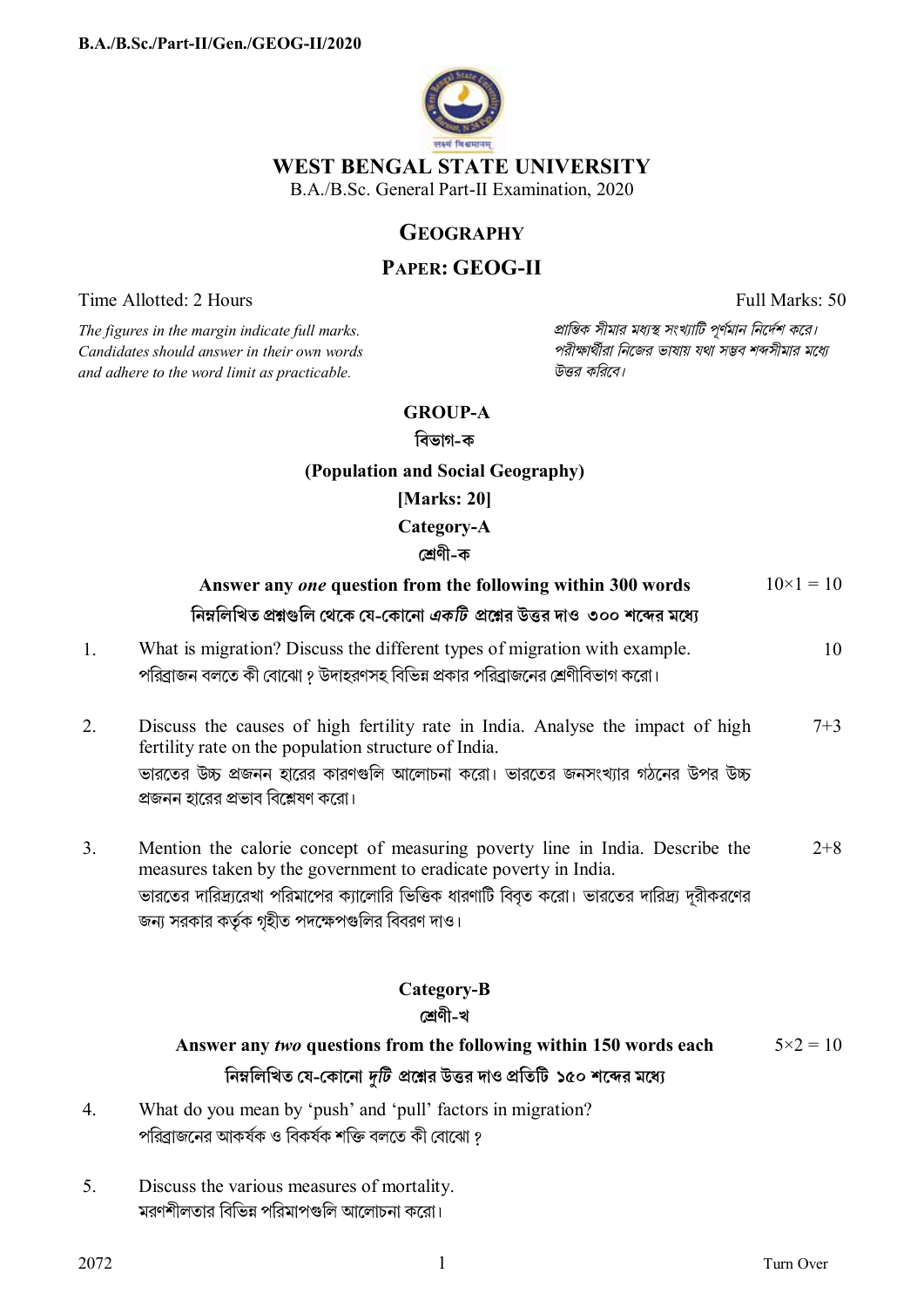#### **B.A./B.Sc./Part-II/Gen./GEOG-II/2020**

- 6. Discuss the characteristics of age-sex pyramid of a developing country. উন্নয়নশীল দেশের 'বয়স-লিঙ্গ' পিরামিডের বৈশিষ্ট্য আলোচনা করো।
- 7. Distinguish between over population and under population. 'জনসংখ্যাধিক্য' ও 'জনসংখ্যাল্পতার' মধ্যে পার্থক্য নিরূপণ করো।

### **GROUP-B + C**

### **িবভাগ-খ + গ**

#### **(Economic Geography, Regional Geography and Environmental Issues of India)**

### **[Marks: 30]**

### **Category-A**

## **েËণী-ক**

|     | Answer any one question from the following within 300 words                                                                                                                                                                                                                                                                                                 | $10\times1=10$    |
|-----|-------------------------------------------------------------------------------------------------------------------------------------------------------------------------------------------------------------------------------------------------------------------------------------------------------------------------------------------------------------|-------------------|
|     | নিম্নলিখিত প্রশ্নগুলি থেকে যে-কোনো <i>একটি</i> প্রশ্নের উত্তর দাও ৩০০ শব্দের মধ্যে                                                                                                                                                                                                                                                                          |                   |
| 8.  | Analyse the factors responsible for the development of petro-chemical industries<br>in the western part of India. Discuss the importance of petro-chemical industries<br>in the economic development of India.<br>ভারতের পশ্চিমাঞ্চলে পেট্রোরসায়ন শিল্পের উন্নতির কারণ বিশ্লেষণ করো। ভারতের অর্থনৈতিক উন্নয়নে<br>পেট্রোরসায়ন শিল্পের গুরুত্ব আলোচনা করো। | $6 + 4$           |
| 9.  | Discuss the causes and consequences of deforestation in India.<br>ভারতে বনহননের কারণ ও ফলাফল আলোচনা করো।                                                                                                                                                                                                                                                    | $5 + 5$           |
| 10. | How far uncertainty and uneven distribution of Monsoon responsible for drought<br>in India? Justify your answer with suitable examples.<br>ভারতবর্ষের ক্ষেত্রে মৌসুমী বায়ুর অনিশ্চয়তা ও অসম বন্টন খরার জন্য কতটা দায়ী ? উপযুক্ত প্রমাণ ও<br>উদাহরণসহ ব্যাখ্যা করো।                                                                                       | 10                |
|     | Category-B                                                                                                                                                                                                                                                                                                                                                  |                   |
|     | শ্ৰেণী-খ                                                                                                                                                                                                                                                                                                                                                    |                   |
|     | Answer any <i>four</i> questions from the following within 150 words each<br>নিম্নলিখিত প্রশ্নগুলি থেকে যে-কোনো <i>চারটি প্রশ্নে</i> র উত্তর দাও প্রতিটি ১৫০ শব্দের মধ্যে                                                                                                                                                                                   | $5 \times 4 = 20$ |
| 11. | Discuss the favourable Geographical conditions of tea plantation.<br>চা চাষের অনুকূল ভৌগলিক পরিবেশ সম্পর্কে আলোচনা করো।                                                                                                                                                                                                                                     | 5                 |
| 12. | What is shifting agriculture? Discuss the impact of shifting cultivation on<br>environment.<br>স্থানান্তর কৃষি কাকে বলে ? পরিবেশের উপর স্থানান্তর কৃষির প্রভাব আলোচনা করো।                                                                                                                                                                                  | $2 + 3$           |

 $2072$  2